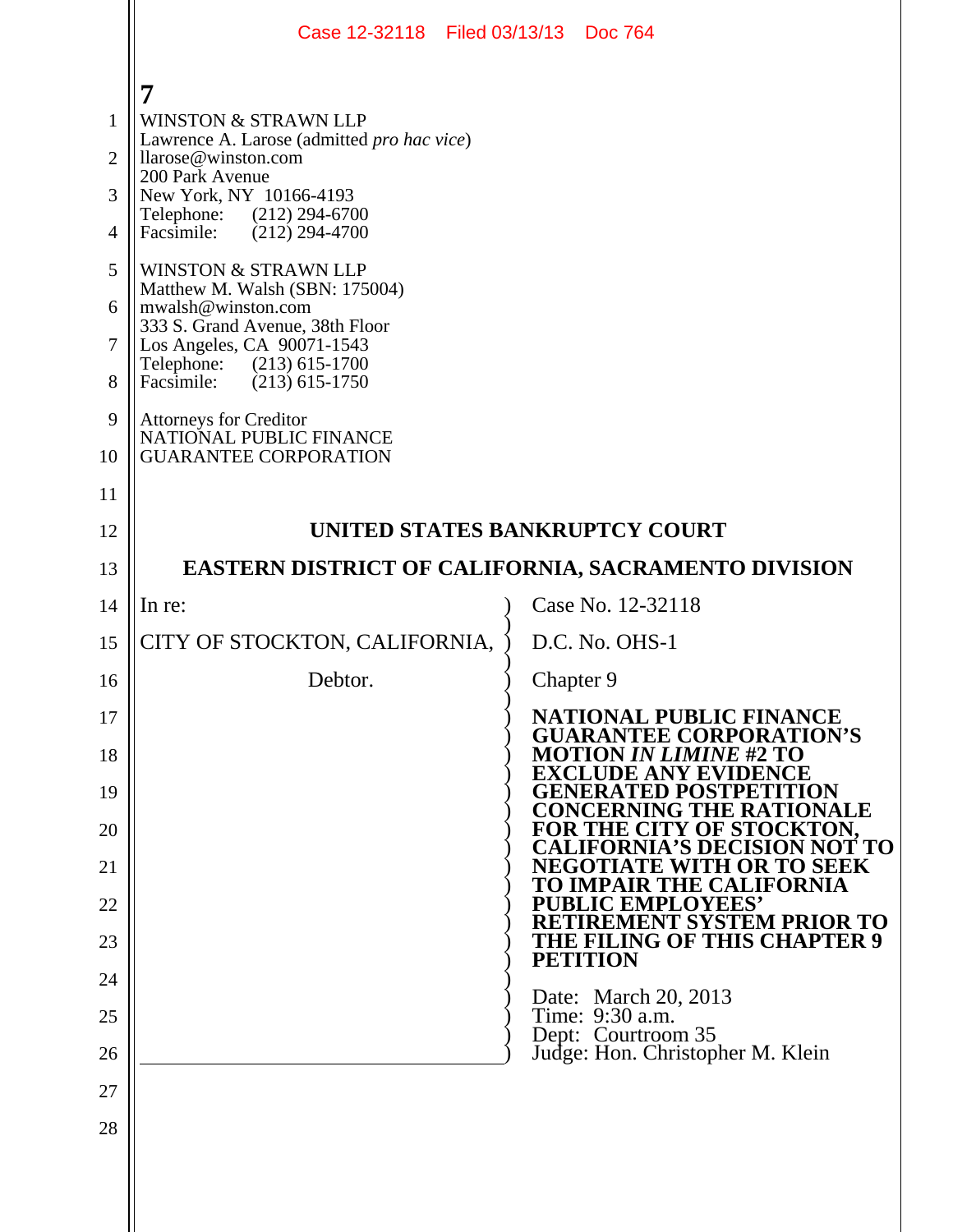National Public Finance Guarantee Corporation ("National"), a creditor and party in interest, hereby requests that the Court enter an order excluding any evidence of postpetition actions, conduct, deliberations, or documents concerning the rationale for the City of Stockton, California's (the "City") decision not to negotiate with or to seek to impair the California Public Employees' Retirement System ("CalPERS") prior to the filing of its chapter 9 petition.<sup>2</sup> In support of this Motion, National states as follows:

7 8

9

10

11

12

1

2

3

4

5

6

## **I. INTRODUCTION**

1. To be eligible as a debtor in chapter 9, the City must demonstrate, among other things, that (i) before filing its petition it either negotiated in good faith with its creditors but was unable to reach an appropriate agreement or was unable to negotiate with its creditors because such negotiations were impracticable; and (ii) it filed its bankruptcy petition in good faith. *See* 11 U.S.C. §§ 109(c)(5), 921(c).

13 14 15 16 17 18 19 20 2. The evidence at trial will show that the City did not negotiate with or seek to impair CalPERS – the City's largest unsecured creditor by its own admission - before the bankruptcy petition date. However, *after* the petition date, at the time when the Objecting Parties<sup>3</sup> filed eligibility objections criticizing the City's failure to engage in good faith prepetition negotiations with all of its creditors (including CalPERS), the City sought to remedy its prepetition failure by initiating an intensive exercise with its outside consultant, Management Partners, to generate evidence justifying its previously uninformed decision not to engage with or seek impairment of CalPERS.

21

<u>.</u>

22

23

<sup>1</sup> As detailed in National's Joinder of Creditor National Public Finance Guarantee Corporation to Indenture Trustee's Limited Objection to the Debtor's Emergency Motion for Leave to Introduce Evidence Relating to Neutral Evaluation Process under Government Code Section 53760.3(Q) [Dkt. No. 78], National is a secured creditor of the City and party in interest in this case.

<sup>24</sup> 25 26 27 2 In conjunction with this Motion, National has also filed its Motion *in Limine* #1, which seeks to exclude the City from introducing any evidence concerning the rationale (whether developed pre- or postpetition) for its decision not to negotiate with or to seek to impair CalPERS, on the ground that the City shielded from discovery much of the evidence in this regard. This Motion serves as an independent basis for excluding the postpetition evidence that is partially the subject of the Motion *in Limine* #1.

<sup>28</sup> 3 The Objecting Parties include National, Assured Guaranty Corp., Assured Guaranty Municipal Corp., Wells Fargo Bank, National Association as Indenture Trustee, and Franklin High Yield Tax-Free Income Fund and Franklin California High Yield Municipal Fund.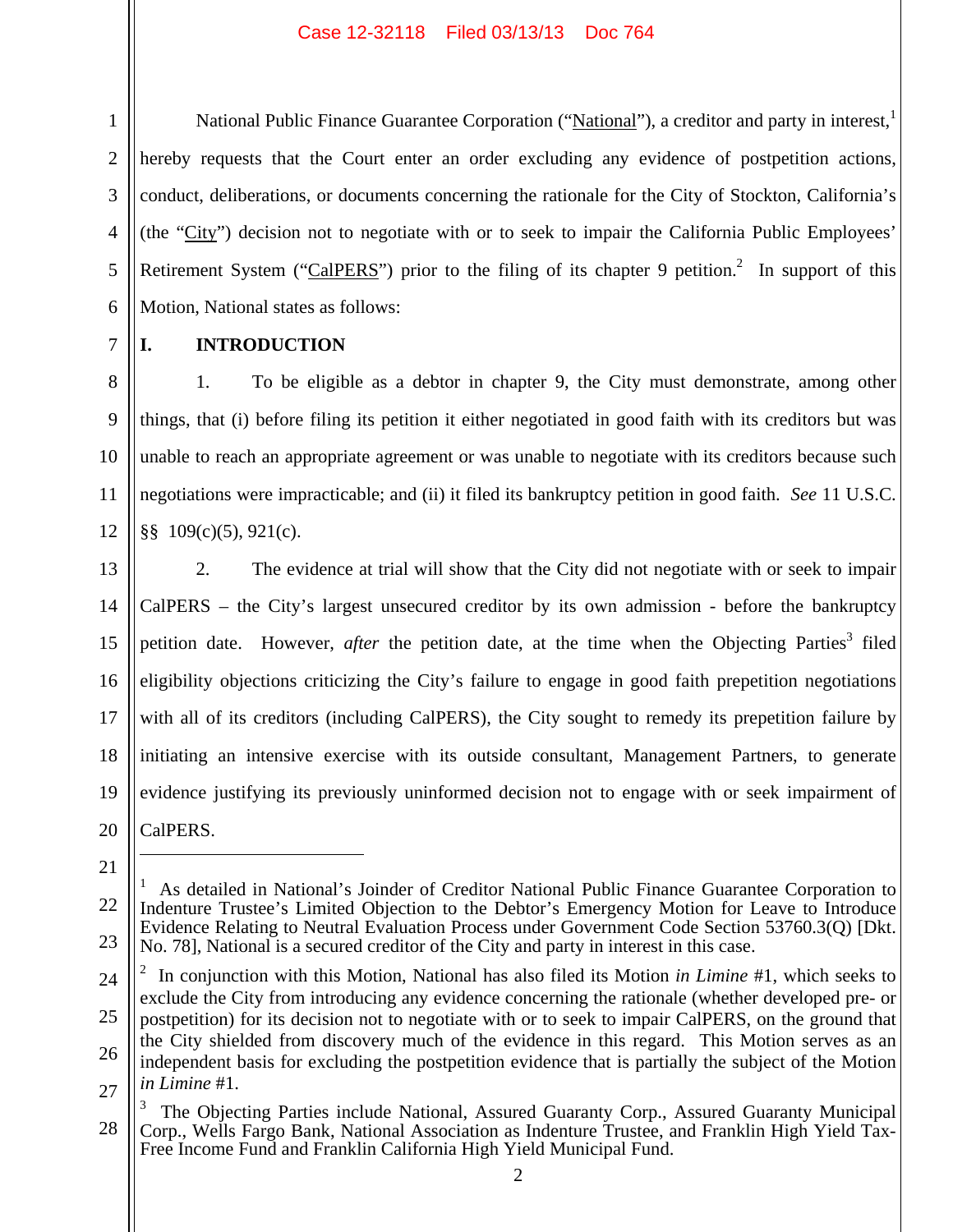3. This Motion seeks to exclude the City from presenting evidence at the eligibility trial of those belated postpetition efforts to justify its prepetition conduct – evidence that is irrelevant to the good faith analysis under sections 109(c) and 921(c) of the Bankruptcy Code or any other matter at issue in the upcoming trial. Accordingly, National hereby requests that the Court enter an Order pursuant to Rule 402 of the Federal Rules of Evidence excluding the introduction of any and all evidence of the City's postpetition actions, conduct, deliberations, or documents concerning the City's rationale for its prepetition decision not to negotiate with or to seek to impair CalPERS as part of its restructuring efforts.

9

8

1

2

3

4

5

6

7

## **II. BACKGROUND**

10 11 4. On June 28, 2012 (the "Petition Date"), the City commenced this case by filing a voluntary petition for relief under chapter 9 of the Bankruptcy Code.

12 13 14 15 16 17 18 5. On August 8, 2012, National submitted its Objection to the City of Stockton's Qualifications Under Section 109(c) [Dkt. No. 477] (the "Objection").<sup>4</sup> Among other things, the Objection asserts that (a) the City did not meet its obligation under section  $109(c)(5)(B)$  to negotiate in good faith with its creditors because it failed to negotiate with CalPERS, the holder of the largest unsecured claim against the City, (b) negotiations with CalPERS were not impracticable under section  $109(c)(5)(C)$ , and (c) the City did not meet its obligation under section 921(c) to file its Petition in good faith.

19 20 21 22 6. Pursuant to the Court's Scheduling Order [Dkt. No. 558], Stipulation and Order Modifying Eligibility Scheduling Order [Dkt. No. 579], and Stipulation and Order Modifying Eligibility Scheduling Order [Dkt. No. 623], National conducted discovery and took depositions of the City and of CalPERS.<sup>5</sup>

23

24

25

7. On December 14, 2012, based on this discovery, National submitted its Supplemental Objection to the City of Stockton's Qualifications Under Sections 109(c) and 921(c) [Dkt. No. 635] (the "Supplemental Objection").

26

 $\overline{a}$ 

<sup>27</sup> 4 Capitalized terms not otherwise defined herein shall have the meaning ascribed to such terms in the Objection.

<sup>28</sup> 5 Excerpts of the deposition testimony referenced herein are attached as Exhibits A-E to the Declaration of Matthew M. Walsh in Support of National's Motion ("Walsh Decl.") filed herewith.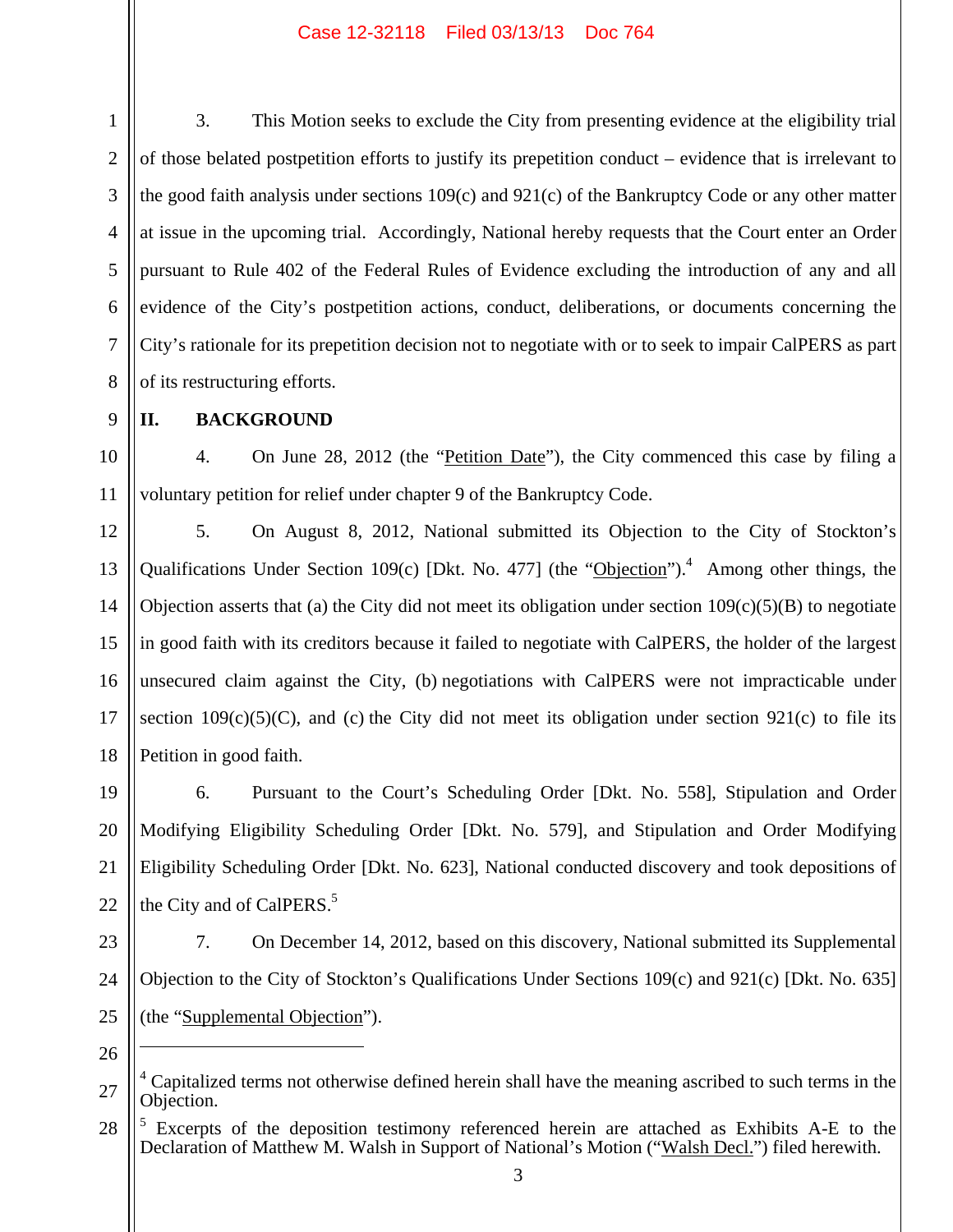1 2 3 8. On February 15, 2013, the City submitted its Reply to Objections to its Statement of Qualifications Under Section 109(c) of the United States Bankruptcy Code [Dkt. No. 707] (the 'Reply'').

4 5 9. A trial on the City's eligibility to be a debtor under chapter 9 of the Bankruptcy Code is set to begin on March 25, 2013.

### **III. DISCUSSION**

6

7

8

9

11

12

10 13 10. This Court held recently that "[t]he burden of proof, at least as to the five § 109(c) elements, is on[] the municipality as the proponent of voluntary relief." *In re City of Stockton*, 475 B.R. 720, 725 (Bankr. E.D. Cal. 2012) [*Stockton I*]; *see also Int'l Ass'n of Firefighters, Local 1186 v. City of Vallejo (In re City of Vallejo)*, 408 B.R. 280, 289 (9th Cir. BAP 2009). As relevant here, the City must prove that, *before* filing its chapter 9 petition, either it negotiated in good faith with its creditors but was unable to reach appropriate agreement, or that it was unable to negotiate with its creditors because such negotiations were impracticable. 11 U.S.C. § 109(c)(5).

14 15 16 17 18 19 11. As a matter of common sense, the question whether the City negotiated in good faith under section 109(c) focuses only on events that occurred *prior to* the Petition Date. Indeed, the City concedes that whether the City negotiated in good faith before the Petition Date should also be adjudged by the City's prepetition actions. *See*, *e.g.*, City's Eligibility Memorandum at 38 ("Section  $109(c)(5)$  provides four alternative tests for proving that the City attempted to negotiate with its creditors *before* filing its petition.") (emphasis added).

20 21 22 23 24 12. Similarly, section 921(c) of the Bankruptcy Code requires the City to prove that it "file[d] the petition in good faith." 11 U.S.C. § 921(c). The plain language of this provision indicates that it concerns the City's good faith as of the Petition Date – something that logically can be assessed only in consideration of what the City knew as of the Petition Date without reference to information or materials generated thereafter.

25 26 27 28 13. During discovery, however, the City admitted time and time again that prior to the Petition Date it had done little or no factual study or analysis in support of its decision not to negotiate with or to seek to impair CalPERS. *See* Haase Dep. 88:15-19 (unable to recall any study or analysis conducted by the City or any outside consultant, aside from materials prepared after the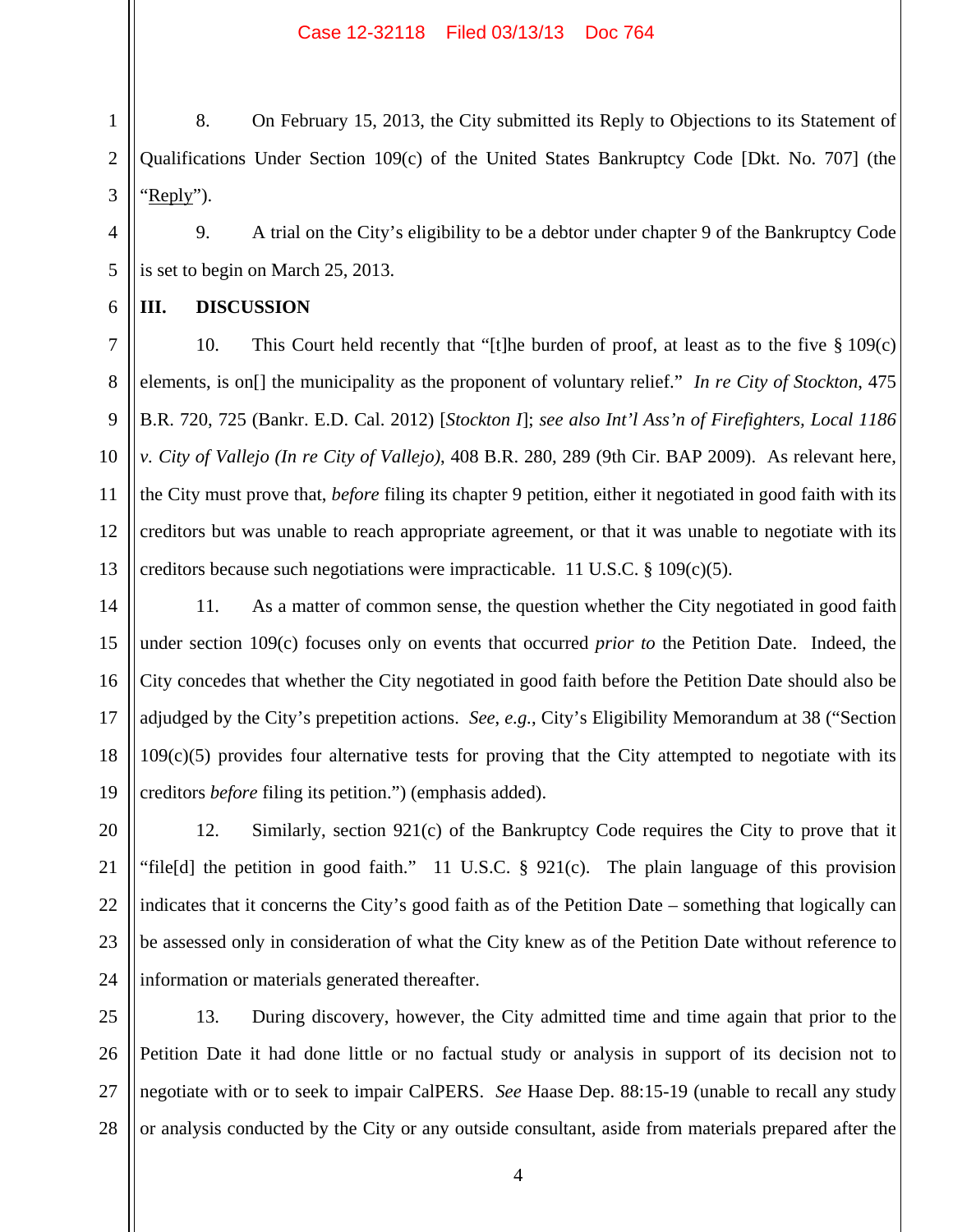AB 506 process, concerning the City's decision not to impair CalPERS); *see also* Montes Dep. 115:4-10 (unable to recall any study or analysis concerning the potential impact of not offering a CalPERS plan); Goodrich Dep. 194:15-18 (the City did not calculate the "potential savings from a restructuring of the pension benefit obligation"). Nor did the City consider alternatives to CalPERS, such as forming an independent benefit plan or joining an existing defined benefit plan. *See* Deis Dep. 206:15-21; *see also* Haase Dep. 89:8-13 (unaware of any "effort to study alternative benefit structures" to replace CalPERS).

8 9 10 11 12 13 14 15 16 17 18 19 20 21 22 23 24 25 26 27 14. It was only *after* the filing of its chapter 9 petition (and upon learning that creditors would object on this ground) that the City tried to construct an after-the-fact justification for its prepetition decision not to negotiate with or to seek to impair CalPERS. In particular, National filed its Objection on August 8, 2012. On that very same day (nearly a month and a half after the Petition Date), City representatives met with the City's outside consultant, Management Partners, to begin developing a "business case" to support its decision not to impair CalPERS. *See* Haase Dep. 82:20- 83:14; Goodrich Dep. 267:15-268:2. Teresia Haase testified that "[t]his was the first meeting [she] recall[s] where the purpose . . . was to discuss the information we may want to gather to help us understand what the market was with respect to PERS or a PERS reciprocal defined retirement benefit system." Haase Dep. 84:4-12. The objective of these meetings was "to make the business case for remaining current and in good standing with CalPERS" for purposes of providing "evidence in [the City's] eligibility case." *See* Walsh Decl., Exh. F (Management Partners' Follow-Up Notes from August 8, 2012 Meeting with Ann Goodrich and Teresia Haase as well as SDT Meeting); *see also* Goodrich Dep. 280:12-20 (testifying that the purpose of seeking this information was because "we anecdotally knew most of this information[,] . . . [b]ut we wanted to be able to specifically state that we had checked with all these jurisdictions and that - that it wasn't just based on anecdotal understanding of what common practices are."). A month later, Management Partners was continuing to work up its "CalPERS Business Case Outline." *See* Walsh Decl., Exh. G (Email from Andy Belknap to Teresia Haase and Ann Goodrich, dated September 10, 2012, discussing an updated version of the CalPERS Business Case Outline).

1

2

3

4

5

6

7

28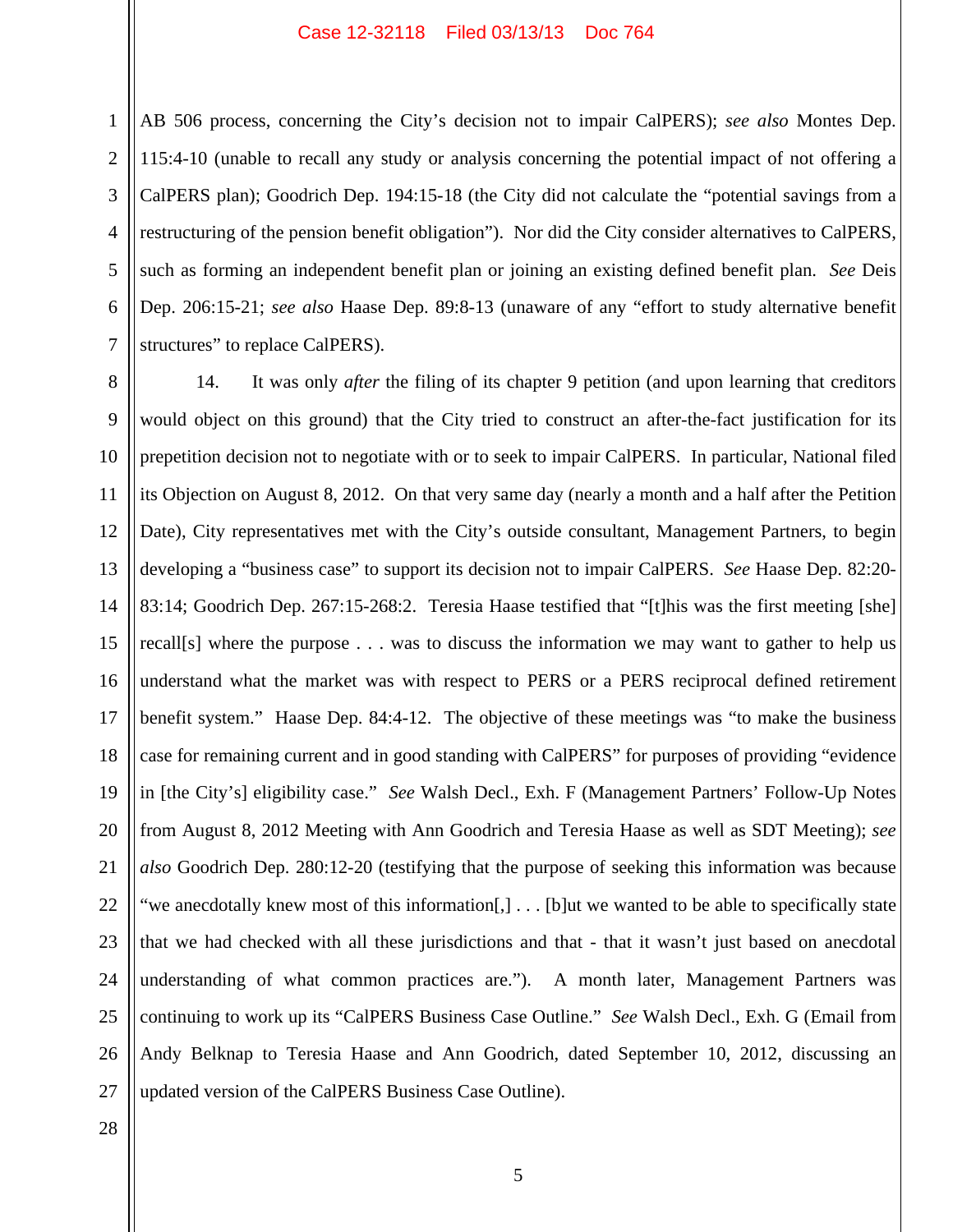1 2 3 4 5 6 7 8 9 15. At about this same time, City Manager Bob Deis met with Eric Jones, Stockton's Chief of Police, and requested that Jones write a memorandum describing what Jones postulated could be the impact should the City reduce its pension benefits. Jones Dep. 256:7-258:13 (testifying that Deis asked Jones approximately one to two weeks before August 14, 2012 to write a memorandum discussing the consequences of "an assertion being made that possibly the PERS contract would be broken"). Jones responded with an August 14, 2012 memorandum speculating that, in his view, the City would face a "mass exodus" from its police force should pension benefits be reduced. Walsh Decl. Exh. H at 4 (Memorandum to Governor Jerry Brown and other California state officials from City Manager Deis calling for state reform of pension laws, dated August 15, 2012). This assertion of a "mass exodus" – borne out of the City's postpetition efforts to justify its prepetition CalPERS decision – has resulted in significant discovery and debate in the eligibility proceedings between the City and the Objecting Parties.

14 16 22 16. The next day, August 15, 2012, City Manager Deis sent a memorandum to Governor Jerry Brown and other California state officials calling for state reform of pension laws. *See* Walsh Decl., Exh. H at 1-3. In this memorandum, Deis contends that, without state-level reform, "cities like Stockton will then find themselves at a massive competitive disadvantage in recruiting and retaining employees. This is particularly true in the case of police officers, . . . who almost certainly will leave in increasing numbers if Stockton is forced to reduce its pension obligations while other cities do not or cannot make similar adjustments." *Id.* at 1. Notably, Deis makes no secret that his call for reform coincides with the objections to the City's chapter 9 petition. *Id.* at 2 ("Substantial objections to our bankruptcy filing have been filed against the City because we have not unilaterally reduced our pension payments to CalPERS or negotiated such reductions with CalPERS.").

23 24 25 26 27 17. Because all of these efforts (as well as others) by the City to justify its prepetition decision not to negotiate with or seek to impair CalPERS occurred *only after* the Petition Date in a transparent effort to shore up the City's deficient prepetition decision-making process, they are irrelevant to the good faith analysis under sections  $109(c)$  and  $921(c)$ , and all such evidence should be precluded at trial. *See* Fed. R. Evid. 402 ("Irrelevant evidence is not admissible.").

28